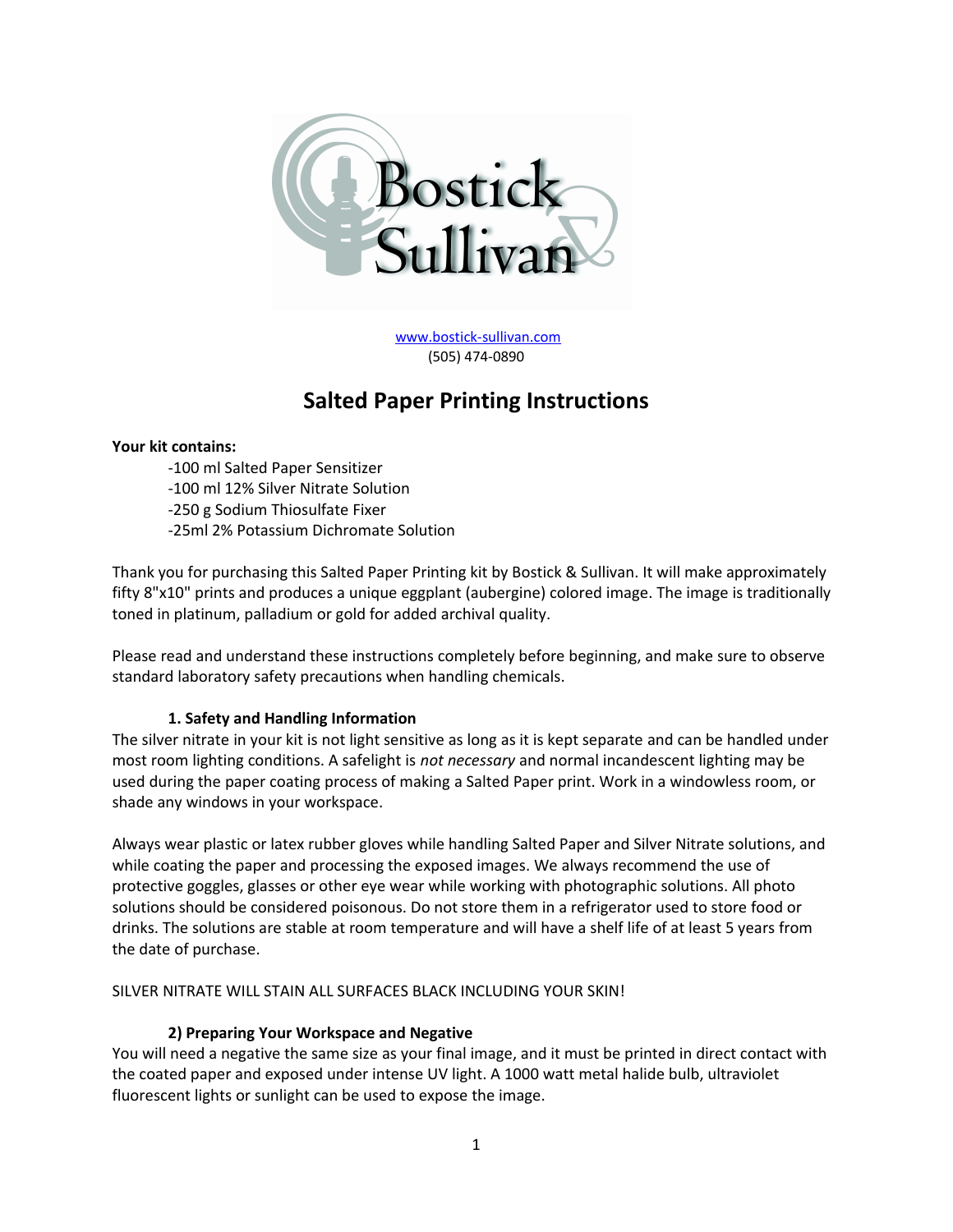You will need a split-back contact printing frame, vacuum frame or two sheets of plate glass to maintain proper registration and pressure between the negative and paper. For the purposes of these instructions, it is assumed the artist is using a split-back contact printing frame, which allows for inspection of the image during exposure.

Select a large table with a hard, smooth surface to coat your paper. The 12% Silver Nitrate Solution will stain wood, metal and many plastic surfaces. Place several sheets of newspaper or blotter paper on top of the table to catch any extra solution.

If you are coating with a brush you should only use it for Salted Paper printing. Avoid using a brush that has been used to coat other alternative process chemistry to limit contamination. A glass coating rod can be used for multiple handcrafted processes if you wash it properly between uses.

You will need 2 trays for processing the exposed image. Fill the first tray with slowly running tap water for your first and last wash. In the second tray prepare a fixer bath by measuring 50 grams (approximately 4 heaping teaspoons) of Sodium Thiosulfate crystals per liter of cold tap water.

Select a 100% cotton rag, unbuffered, archival quality paper to print on. We recommend using hot pressed papers with a minimum 50lb rating for larger images. Heavier papers will withstand wet processing better, and the hot pressed surface will produce a denser, sharper image with smoother transitions. Begin your printing with a paper that has a proven record and has been recommended for alternative processes, then experiment with other papers as you gain experience.

## **3. Coating and Drying**

Take a piece of paper and tape the upper corners to your coating table using paper tape or masking tape. Place your negative on the uncoated paper and mark the four corners of the negative on the paper using a pencil. This will mark the area that needs to be coated and help you concentrate the solution inside the image area.

Shake both solutions well, then using the supplied droppers, count out equal amounts of both the Salted Paper Sensitizer and 12% Silver Nitrate solution into two separate small glass or plastic cups. Shot glasses as well as small plastic cups commonly used for condiments in restaurants both work well.

Approximate drops of each solution needed for various image sizes. Some papers will require more, some less:

4"x5" image = 12 5"x7" image = 18 6"x9" image = 24 8"x10" image = 40

#### **3a. Using a brush**

Wet your brush with distilled water, and then generously blot it on a paper towel to remove any excess water. This prepares the brush for coating and helps prevent the solutions from "wicking" up the bristles and keeps it on the surface of the paper.

Take the measured Salted Paper Printing solution and quickly pour the entire amount onto the center of your image area. Using very light pressure, immediately begin spreading the solution back and forth in a horizontal pattern until you have covered the image area. Switch to a vertical stroke and continue spreading the solution. Switch back and forth between vertical and horizontal strokes until the solution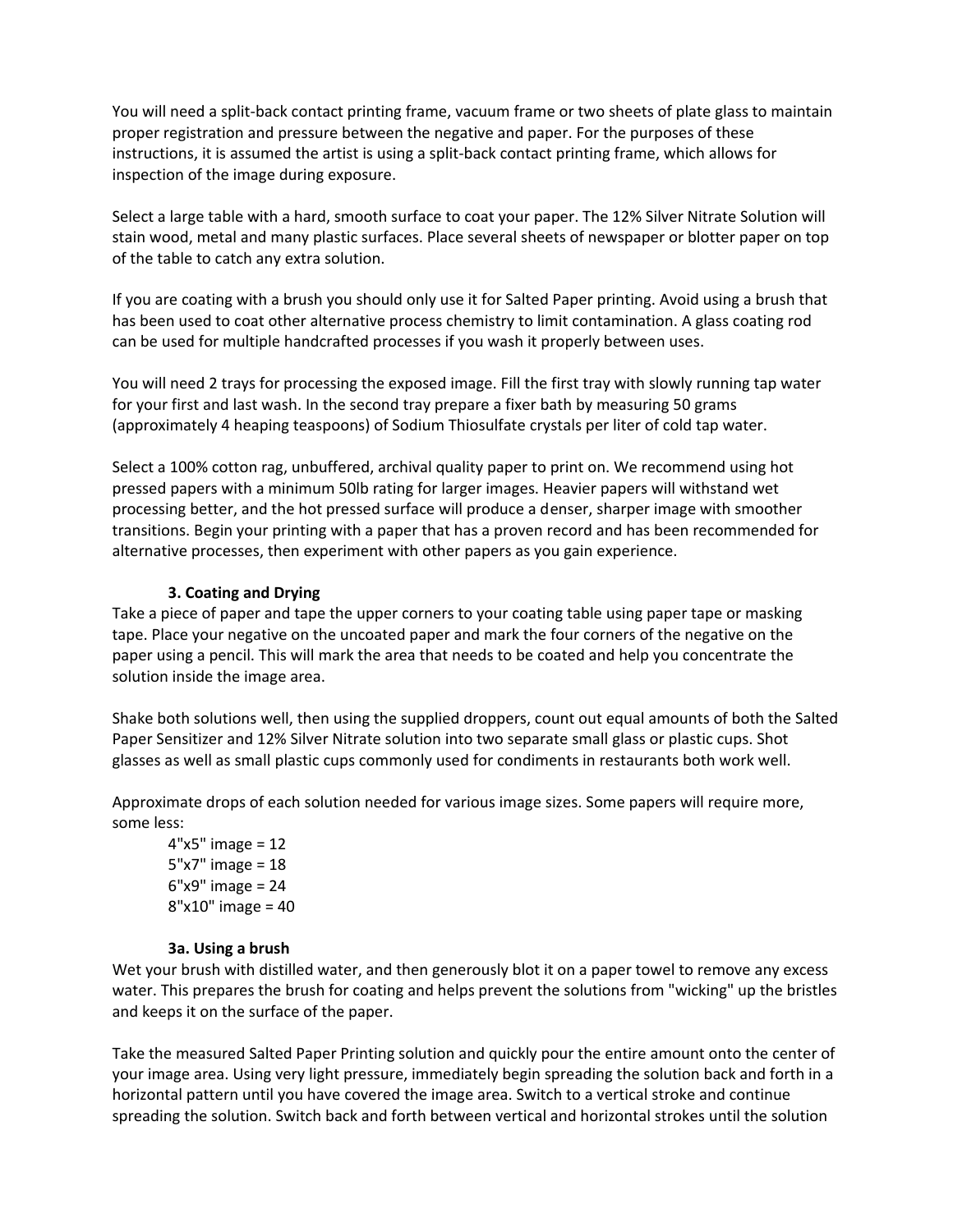has absorbed into the paper. If you are still spreading solution after 30 seconds, reduce the amount of coating solution by 1/4. If you have trouble seeing the coating solution as you spread it on the paper, place a small desk lamp or light next to your coating station and aim it horizontally over your paper.

Using the pencil marks you made earlier as a guide, make sure you coat an area large enough to completely cover your negative. Your edges are never going to be perfect, so coat a little larger than necessary, then position the negative in the middle when you are ready to expose.. After you have finished coating the paper with the Salted Paper Sensitizer, let it sit until completely dry. After the wet paper has set for 2-3 minutes you can use a hair dryer set to LOW to help dry the solution more quickly.

Wash your brush thoroughly using warm water, then rinse it with distilled or deionized water before coating with the 12% Silver Nitrate Solution.

After the paper has completely dried, apply the 12% Silver Nitrate Solution over the 1st coating of Salted Paper Sensitizer. Allow the paper to air dry or use a warm hair dryer to speed drying, in a dark room, the coated paper is now photosensitive. Then proceed to step 4.

## **3b. Using a coating rod**

Take the measured Salted Paper Sensitizer and pour the entire amount along one edge of your paper, just outside of the image area. Place the coating rod in the middle of the solution and wiggle it a few degrees clockwise and counterclockwise. The capillary action will draw the solution evenly along the entire length of the coating rod.

While applying very light pressure, gently pull the coating rod across the image area. When you reach the edge of the image area, lift the rod, skip over the bead of solution, then drag the solution across the paper in the opposite direction. If you are able to make more than 6 passes back and forth, reduce the amount of coating solution by 1/4.

If a line of solution remains on the paper after 10 passes, gently blot the excess solution with the corner of a paper towel to remove it. Let the paper dry completely, or use a warm hair dryer on LOW after the solution has set for 2-3 minutes.

Wash the coating rod and dry it completely.

Apply the 12% Silver Nitrate solution over the coat of Salted Paper Sensitizer. Allow the paper to air dry or use a warm hair dryer to speed drying. Proceed to step 4.

#### **4. Exposure**

The Salted Paper image darkens and develops as it is exposed, producing a "printing out" image, eliminating the need for a separate development stage. Using a traditional split-back contact printing frame allows the artist to inspect the image during exposure without disturbing the registration between the negative and paper. This is especially useful when using natural sunlight which is variable and unpredictable, and exposure times can vary greatly.

Place your negative inside the print frame and center it on the glass. Make sure the image is not reversed when viewed through the glass, or your final image will be reversed. Carefully place your dried Salted Paper face down in the frame, covering the negative. Install the felt-lined hinged back and lock the springs in place. Do this step in the darkened room.